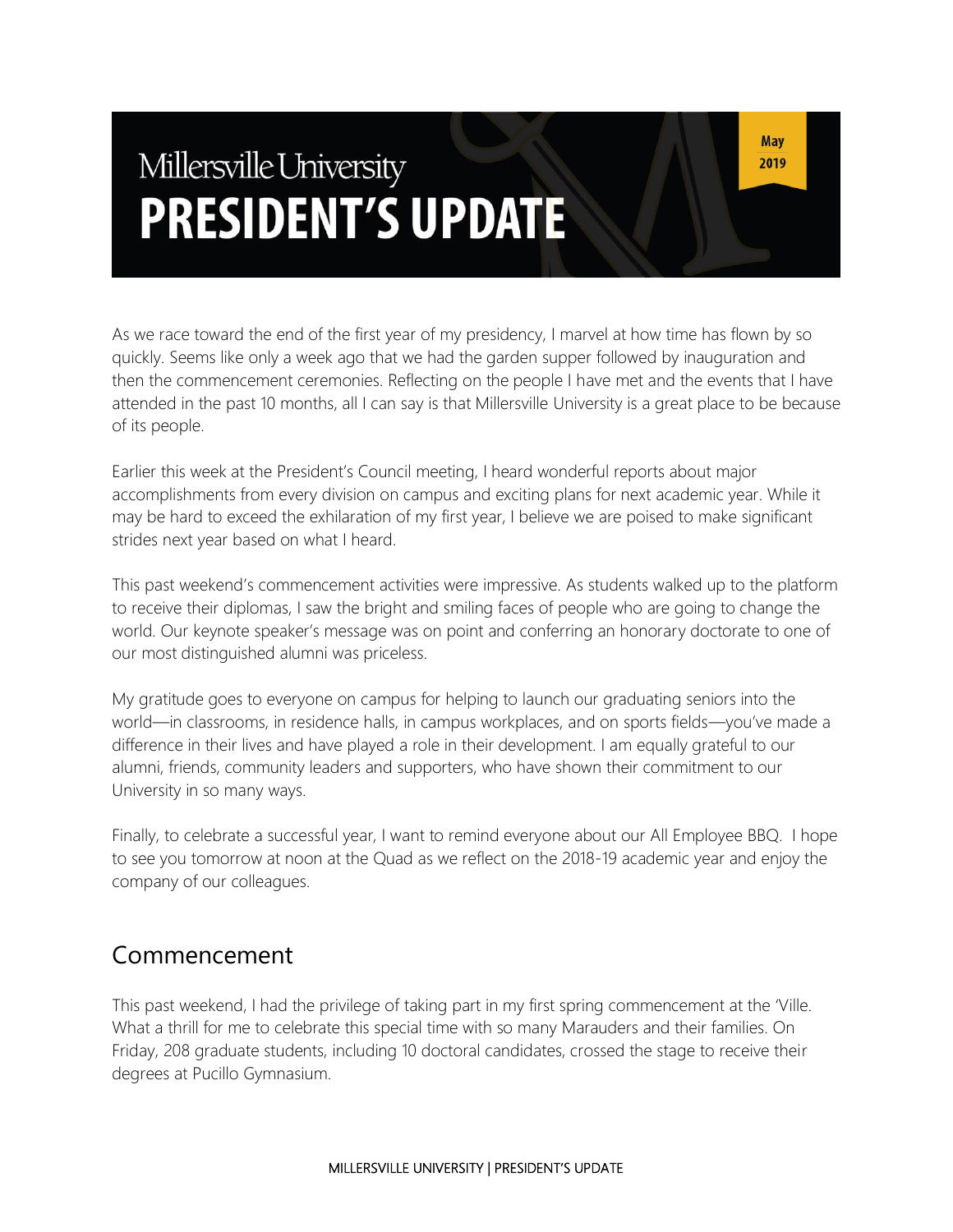There were many incredible stories in the room, one of which was shared on stage by Andrea Lillo Mast '19, who earned her master of education in mathematics, and offered the Moment of Reflection. She began her journey at Millersville as an undergraduate student on an international scholarship from Chile. Many of her family members flew in to witness her achievement. She said she doesn't believe her degree, or the title that comes with it, "means anything if we do not give back to those who need us, those who are waiting for an opportunity like I did."

The following day, 976 undergraduate students received their degrees during the ceremony on Chryst Field. Of those, 23 received summa cum laude, our highest honor; 18 veterans graduated and four ROTC were commissioned. I was pleased to see large numbers of faculty at both ceremonies. It shows just how invested we all are in our students' success.

Pennsylvania Secretary of Education Pedro Rivera shared wisdom with our graduates and esteemed alum Dr. Hugh Herr '90 received an honorary degree. I thought the words from Markisha Peace, who gave the Moment of Reflection at the undergraduate ceremony were quite poignant, "The real success in life comes when you believe in yourself and in the beauty of your dreams. Every last one you are champions...the winner and the warrior."

Congratulations graduates! I can't wait to see what comes next for you.

#### One Book, One Campus

With the end of classes many of you will be taking vacations, spending time at the shore, and sitting outside as the temperature (finally) warms up. I recommend that before you head out, pick up a copy of "Homegoing." It's the One Book, One Campus selection for our incoming students.

Many thanks to the faculty, staff and students who serve on the One Book, One Campus Program committee for their hard work choosing "Homegoing" as the selection for 2019-2020. The program strives to build a culture of reading on campus, with an emphasis on picking texts that will engage and challenge our students and allow our community to engage with important issues on a local, national and global level.

Written by a Yaa Gyasi, a Ghanaian-American author, "Homegoing" is a historical novel that traces the paths of two half-sisters who are unaware of each other and whose lives follow drastically different paths. The novel begins in eighteenth century Ghana, where one half-sister marries an Englishman and goes on to lead a life of comfort in a castle while her half-sister is captured, sold into slavery and held in that same castle.

Following the paths of the sisters through eight generations and various landscapes, the novel "shows how the memory of captivity has been inscribed into the soul of our nation" (quotation from Penguin Random House website). "Homegoing" is winner of the PEN/Hemingway award 2017 for Best First Novel, among several other literary honors.

You can pick up a copy of "Homegoing" in the University Bookstore.

#### MILLERSVILLE UNIVERSITY | PRESIDENT'S UPDATE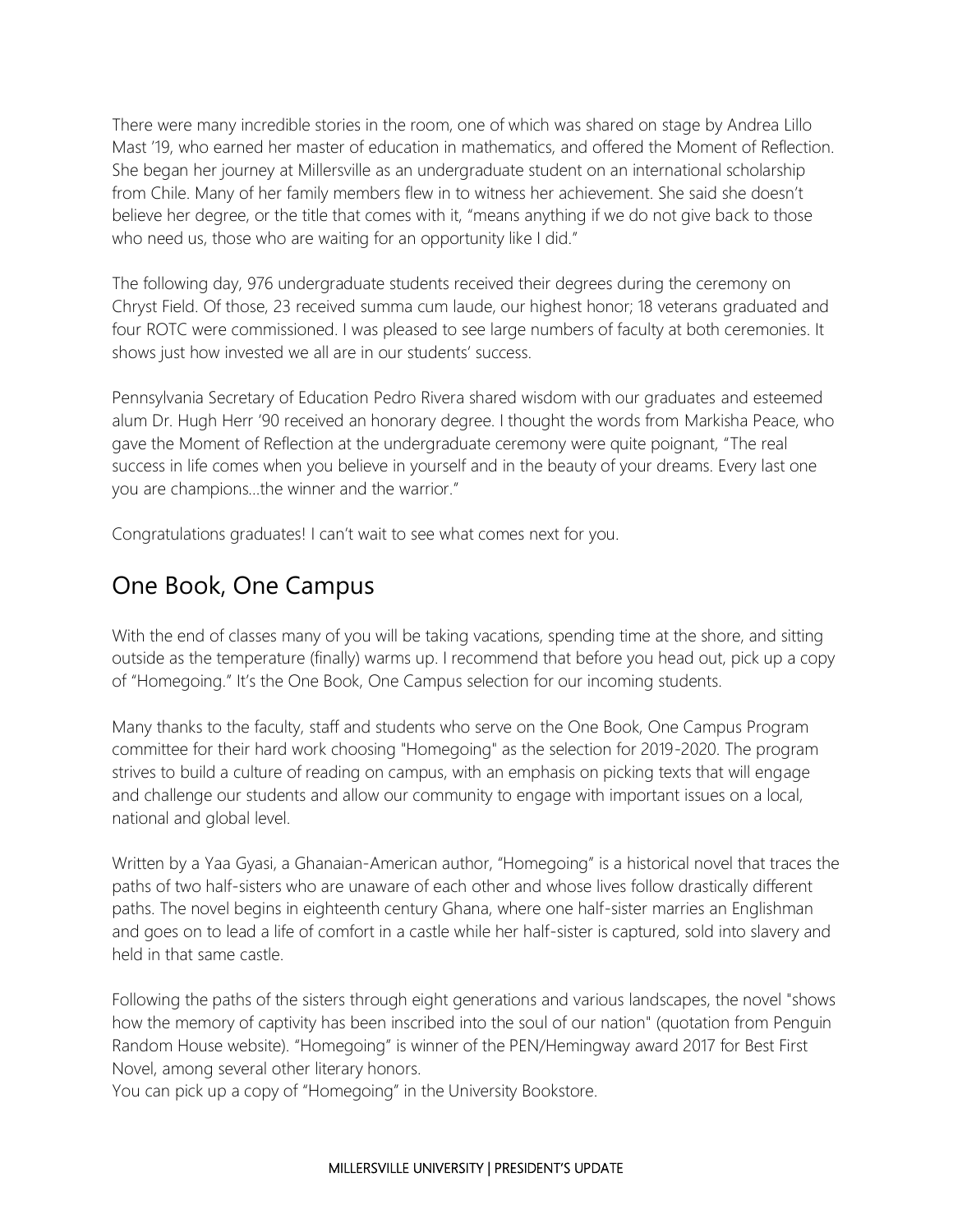## All-Employee Barbecue Friday, May 17

I hope you will join me later this week for our all-employee barbecue for faculty and staff to celebrate the end of the academic year. It is set for Friday, May 17 from noon until 2:30 p.m. on the Quad (Marauder Courts in case of inclement weather).

In addition to food, games, music and photo opportunities, we will be celebrating the contributions of more than 500 employees who reached a Marauder Milestone between 2014 and 2018. Recipients, who were notified via letter, may visit the Marauder Milestone table to collect their award.

We will post the entire list of employees and their service on Millersville News after the event, but I wanted to call your attention to four people who have been here for 40 years or longer.

Rita Miller, the associate director of Housing & Residential programs hit her 40<sup>th</sup> anniversary with the University in 2016. Deborah Sowers, administrative assistant in the McNairy Library and Learning Forum reached 40 years in 2018. Richard Hess, a custodial worker in housekeeping celebrated his 45<sup>th</sup> year with the 'Ville in 2017. And, in 2017, English Department faculty member Dr. M.P.A. Sheaffer achieved a notable 50 year Marauder Milestone.

A heart-felt thank you to these four for being with us and contributing to the success of Millersville University.

### Exciting Spring Season for Marauder Athletics

What an exciting spring season it was for our Marauders! I could not be more proud of the heart and determination exhibited by our women's track and field team in becoming the PSAC Outdoor Championships' runner-up. We needed our 4x400-meter relay team to beat Shippensburg in the very last event, and it was exciting to watch senior Clara Forney chase down the field to win. I also congratulate senior Sunflower Greene on winning three more PSAC Championships in the shot put, discus and hammer throw. She is undoubtedly one of the greatest athletes in the history of Millersville.

On the baseball field, our team has earned the right to host an NCAA Atlantic Regional tournament at Cooper Park. I am excited to bring this event to campus beginning today, May 16, and show fans from around the region what Millersville is all about. I encourage you to stop by Cooper Park and support the team in this historic event.

There were many other outstanding athletic accomplishments this spring. Congratulations to Coach Cindy Wilson for leading the women's lacrosse program to the PSAC Tournament in her first season. Coach Matt Helsel has the tennis teams on the rise. Both the men and women's teams reached the PSAC Tournament. Coach Scott Vandegrift and the men's golf team deserve special recognition for reaching the NCAA Super Regional for the seventh consecutive season.

#### MILLERSVILLE UNIVERSITY | PRESIDENT'S UPDATE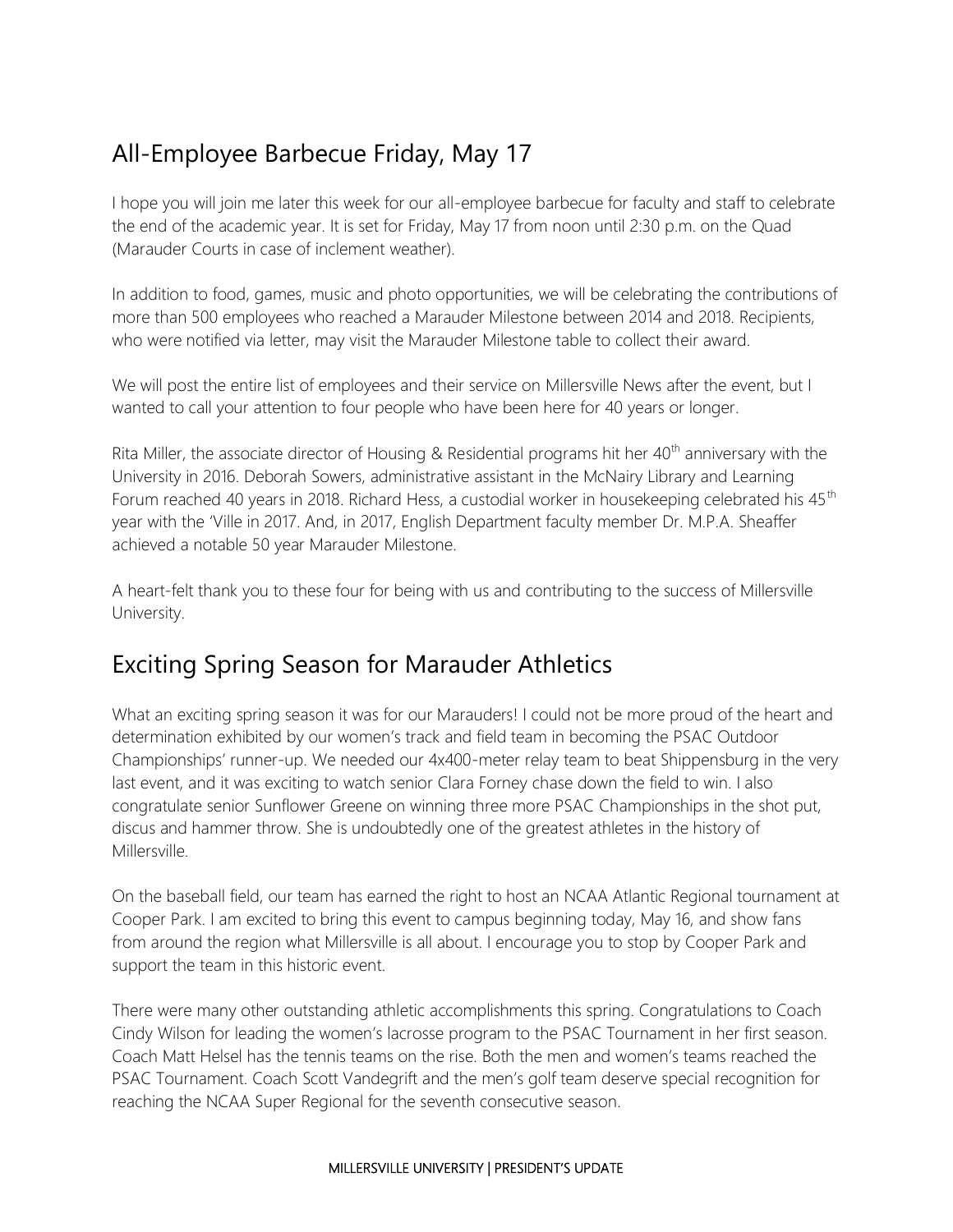Our Marauder teams are winning on the field but most importantly in the classroom and in the community. We welcomed a local boy, Owen Brazleton, to campus for a softball game in April and assisted in his Make-A-Wish reveal. It was a memorable day, and I thank each person who represented Millersville and helped make the Brazleton family's day one to never forget!

#### Summer Institutes for Educators

Summer is the time for many to catch-up on reading, relaxing and being with families. For educators, summer is often the time they catch up on their own learning.

As most of you know, Millersville University began as a teacher's college, and educating educators is still at the base of what we do. Every summer, we host the Summer Institutes for Educators. These programs are designed for local teachers, school counselors, administrators and related service providers to expand their critical thinking on a variety of educational topics. It's a wonderful opportunity for members of our local community to further their careers and become better acquainted with Millersville! The best part is that these institutes offer three graduate credits that can be applied to a Millersville University master's program.

The rigorous institutes are run by members of our impressive Millersville faculty, and the diversity of participants lends itself to rich, engaging cross-disciplinary discussions. Institutes are coordinated by the College of Graduate Studies and Adult Learning, which collaborates with local school districts and intermediate units to identify the most critical topics for educators' professional development.

A sampling of this summer's offerings include:

- "Trends Art Ed: Trauma-Informed," June 17-21
- "Disability Leadership Institute," June 24-28
- "Media Literacy Institute: Data Fluency," July 15-19
- "ESL: Addressing the Needs of Students and Teachers in K-12," July 22-26

For a full list of institute topics, and more information, visit [https://www.millersville.edu/admissions/graduate/programs/educators/institutes/.](https://www.millersville.edu/admissions/graduate/programs/educators/institutes/)

### Millersville's Engagement

One of the signature programs on our campus is Civic and Community Engagement, our primary vehicle to foster and coordinate civic engagement and community-based research. Many of our faculty and staff have contributed to this effort, and I'd like to focus attention on our University's efforts in the southeast section of Lancaster City.

Our Center for Public Scholarship & Social Change partnered with the Spanish American Civic Association (SACA) to conduct a survey of residents of southeast Lancaster City. This is part of a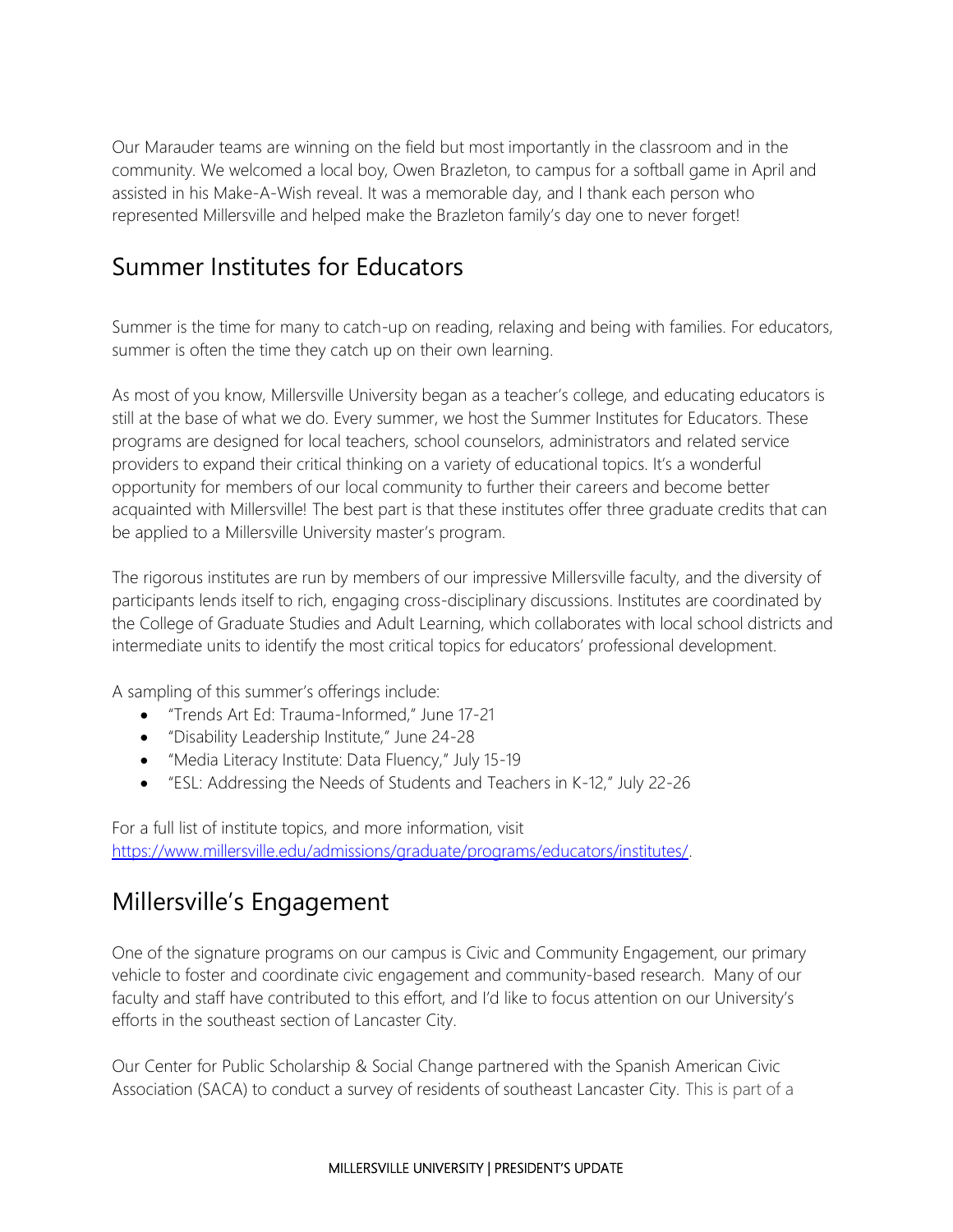resident-driven planning process that the Wells Fargo Regional Foundation has funded at SACA. Also through Civic and Community Engagement, we work with the SouthWest (SoWe) Lancaster Neighborhood Revitalization initiative. SoWe projects this past year included:

- MU students assisted teachers and administrators at SoWe Lancaster's Price Elementary school during their Kindergarten Orientation program.
- Students from Dr. Karena Rush's class painted a room at Price Elementary.
- Two students from Dr. Kim Mahaffy's Latino Studies course volunteered with SoWe's Board members at a Thanksgiving food distribution program.
- Eleanor Hammes, a senior communication/PR major, served as a SoWe communications intern during the fall semester, and Laddie Springer, a junior sociology major, served in the spring semester. They assisted in engaging and informing SoWe residents through social and traditional media.
- Experiential Learning & Career Management received a three-year award from Campus Compact New York & Pennsylvania for an AmeriCorps VISTA project for the SoWe initiative.
- Dr. Mary Glazier is assisting SoWe leadership in collecting and analyzing data provided by Lancaster Bureau of Police.
- The Center for Public Scholarship and Social Change graduate assistants provided assistance by promoting events for residents of the SoWe target area, conducting an assessment of recreational needs and resources for school age children and attending committee meetings as needed.

Thanks to all the Millersville students, faculty and staff have been involved in these excellent community building projects.

## Summer's Top Construction Projects

Our facilities team has been busy this semester working on improvements around campus, and they will not be slowing down this summer. The hardworking members of our Facilities Management Department maintain the beauty of our campus and their work is quite impressive. Our Assistant Vice President for Facilities, Thomas Waltz identified the top projects scheduled for completion this summer.

• Renovations to Lyle Hall – The Financial Aid and Student Accounts offices will be consolidated to create a one-stop shop for our students.